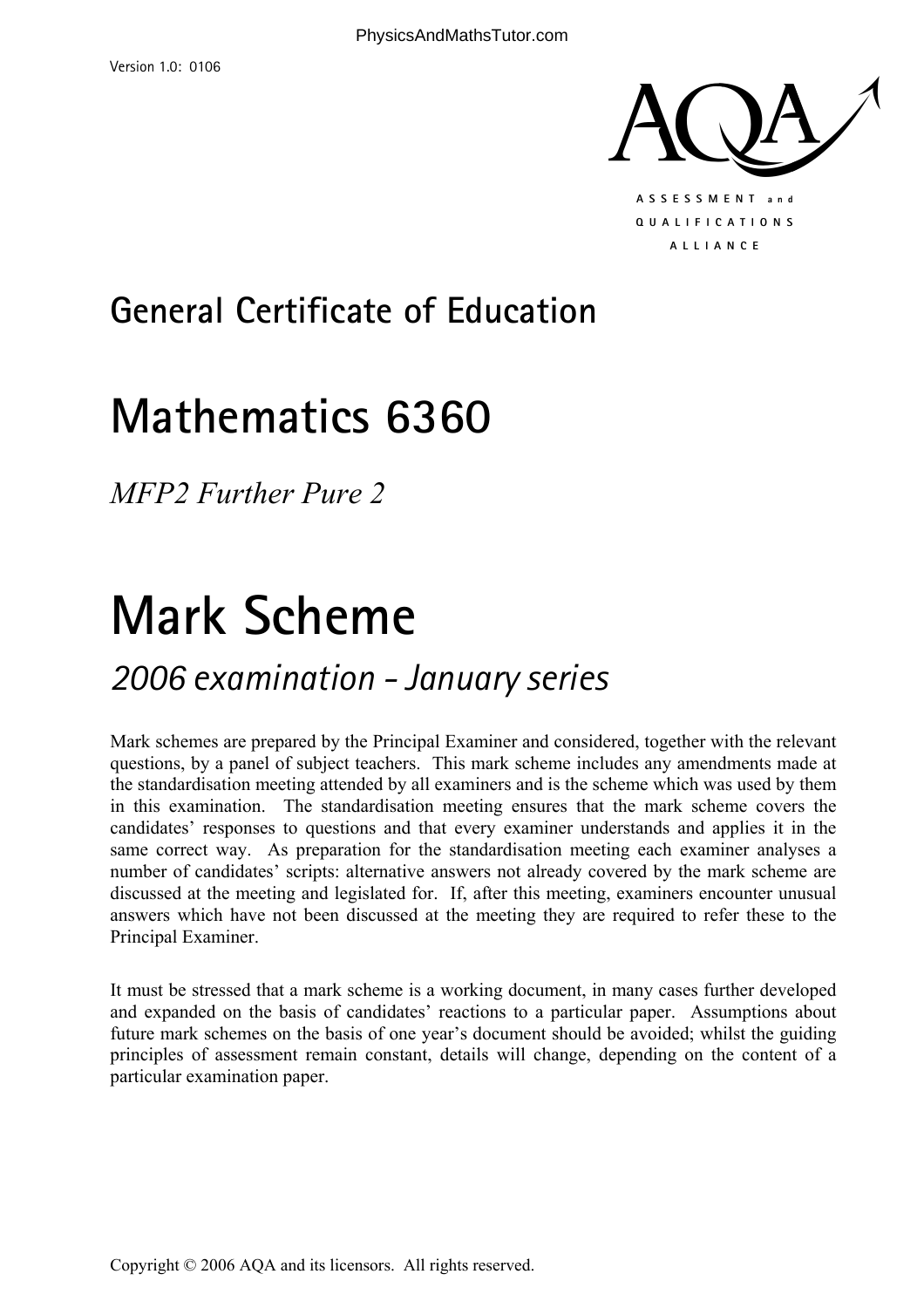#### **Key To Mark Scheme And Abbreviations Used In Marking**

| M                          | mark is for method                                                 |              |                            |  |  |  |
|----------------------------|--------------------------------------------------------------------|--------------|----------------------------|--|--|--|
| m or dM                    | mark is dependent on one or more M marks and is for method         |              |                            |  |  |  |
| A                          | mark is dependent on M or m marks and is for accuracy              |              |                            |  |  |  |
| B                          | mark is independent of M or m marks and is for method and accuracy |              |                            |  |  |  |
| E                          | mark is for explanation                                            |              |                            |  |  |  |
|                            |                                                                    |              |                            |  |  |  |
| $\sqrt{\text{or ft or F}}$ | follow through from previous                                       |              |                            |  |  |  |
|                            | incorrect result                                                   | <b>MC</b>    | mis-copy                   |  |  |  |
| CAO                        | correct answer only                                                | <b>MR</b>    | mis-read                   |  |  |  |
| <b>CSO</b>                 | correct solution only                                              | RA           | required accuracy          |  |  |  |
| <b>AWFW</b>                | anything which falls within                                        | <b>FW</b>    | further work               |  |  |  |
| <b>AWRT</b>                | anything which rounds to                                           | <b>ISW</b>   | ignore subsequent work     |  |  |  |
| <b>ACF</b>                 | any correct form                                                   | <b>FIW</b>   | from incorrect work        |  |  |  |
| AG                         | answer given                                                       | <b>BOD</b>   | given benefit of doubt     |  |  |  |
| SC                         | special case                                                       | <b>WR</b>    | work replaced by candidate |  |  |  |
| OE                         | or equivalent                                                      | FB           | formulae book              |  |  |  |
| A2,1                       | 2 or 1 (or 0) accuracy marks                                       | <b>NOS</b>   | not on scheme              |  |  |  |
| $-xEE$                     | $deduct x$ marks for each error                                    | G            | graph                      |  |  |  |
| <b>NMS</b>                 | no method shown                                                    | $\mathbf{c}$ | candidate                  |  |  |  |
| PI                         | possibly implied                                                   | sf           | significant figure $(s)$   |  |  |  |
| <b>SCA</b>                 | substantially correct approach                                     | dp           | decimal place(s)           |  |  |  |
|                            |                                                                    |              |                            |  |  |  |

#### **No Method Shown**

Where the question specifically requires a particular method to be used, we must usually see evidence of use of this method for any marks to be awarded. However, there are situations in some units where part marks would be appropriate, particularly when similar techniques are involved. Your Principal Examiner will alert you to these and details will be provided on the mark scheme.

Where the answer can be reasonably obtained without showing working and it is very unlikely that the correct answer can be obtained by using an incorrect method, we must award **full marks**. However, the obvious penalty to candidates showing no working is that incorrect answers, however close, earn **no marks**.

Where a question asks the candidate to state or write down a result, no method need be shown for full marks.

Where the permitted calculator has functions which reasonably allow the solution of the question directly, the correct answer without working earns **full marks**, unless it is given to less than the degree of accuracy accepted in the mark scheme, when it gains **no marks**.

**Otherwise we require evidence of a correct method for any marks to be awarded.**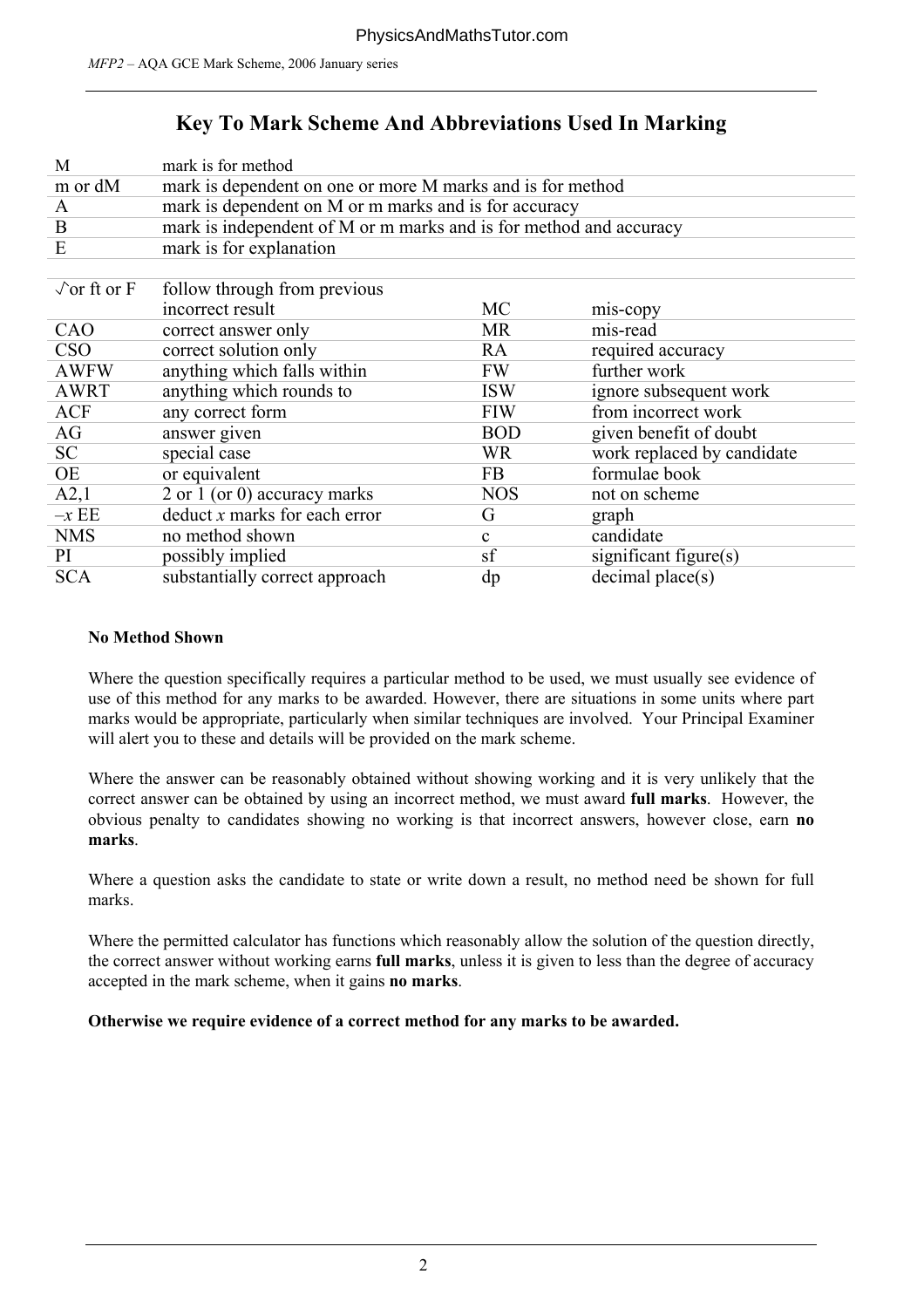| MFP <sub>2</sub> |                                                                                                                                    |                      |                |                          |
|------------------|------------------------------------------------------------------------------------------------------------------------------------|----------------------|----------------|--------------------------|
| $\mathbf 0$      | <b>Solution</b>                                                                                                                    | <b>Marks</b>         | <b>Total</b>   | <b>Comments</b>          |
|                  | <b>1(a)</b> $\frac{1}{r^2} - \frac{1}{(r+1)^2} = \frac{(r+1)^2 - r^2}{r^2 (r+1)^2}$<br>= $\frac{2r+1}{r^2 (r+1)^2}$                | M <sub>1</sub>       |                |                          |
|                  |                                                                                                                                    | A1                   | $\overline{2}$ | AG                       |
|                  | <b>(b)</b> $\frac{3}{1^2 \times 2^2} = \frac{1}{1^2} - \frac{1}{2^2}$                                                              |                      |                |                          |
|                  | $\frac{5}{2^2 \times 3^2} = \frac{1}{2^2} - \frac{1}{3^2}$                                                                         |                      |                |                          |
|                  | $\frac{7}{3^2 \times 4^2} = \frac{1}{3^2} - \frac{1}{4^2}$                                                                         | M1A1                 |                | A1 for at least 3 lines  |
|                  | $\frac{2n+1}{n^2(n+1)^2} = \frac{1}{n^2} - \frac{1}{(n+1)^2}$                                                                      |                      |                |                          |
|                  | Clear cancellation                                                                                                                 | M1                   |                |                          |
|                  | $1-\frac{1}{(n+1)^2}$                                                                                                              | A1F                  | $\overline{4}$ |                          |
|                  | <b>Total</b>                                                                                                                       |                      | 6              |                          |
|                  | <b>2(a)</b> $p = -4$                                                                                                               | B <sub>1</sub>       |                |                          |
|                  |                                                                                                                                    | M <sub>1</sub>       |                |                          |
|                  |                                                                                                                                    | A1                   |                |                          |
|                  | $(\alpha + \beta + \gamma)^2 = \sum \alpha^2 + 2 \sum \alpha \beta$<br>16 = 20 + 2 $\sum \alpha \beta$<br>$\sum \alpha \beta = -2$ | A1F                  |                |                          |
|                  | $q = -2$                                                                                                                           | A1F                  | 5              |                          |
| (b)              | $3 - i$ is a root                                                                                                                  | B1                   |                |                          |
|                  | Third root is $-2$                                                                                                                 | B <sub>1F</sub>      |                |                          |
|                  | $\alpha\beta\gamma = (3+i)(3-i)(-2)$                                                                                               | M1                   |                |                          |
|                  | $=-20$                                                                                                                             | A1F                  |                | Real $\alpha\beta\gamma$ |
|                  | $r = +20$                                                                                                                          | A1F                  | $\sqrt{5}$     | Real $r$                 |
|                  | Alternative to (b)<br>Substitute $3 + i$ into equation                                                                             | M <sub>1</sub><br>B1 |                |                          |
|                  | $(3+i)^2 = 8 + 6i$                                                                                                                 | B1                   |                |                          |
|                  | $(3+i)^3 = 18 + 26i$                                                                                                               |                      |                |                          |
|                  | $r = 20$<br><b>Total</b>                                                                                                           | A2,1,0               | 10             | Provided $r$ is real     |
|                  |                                                                                                                                    |                      |                |                          |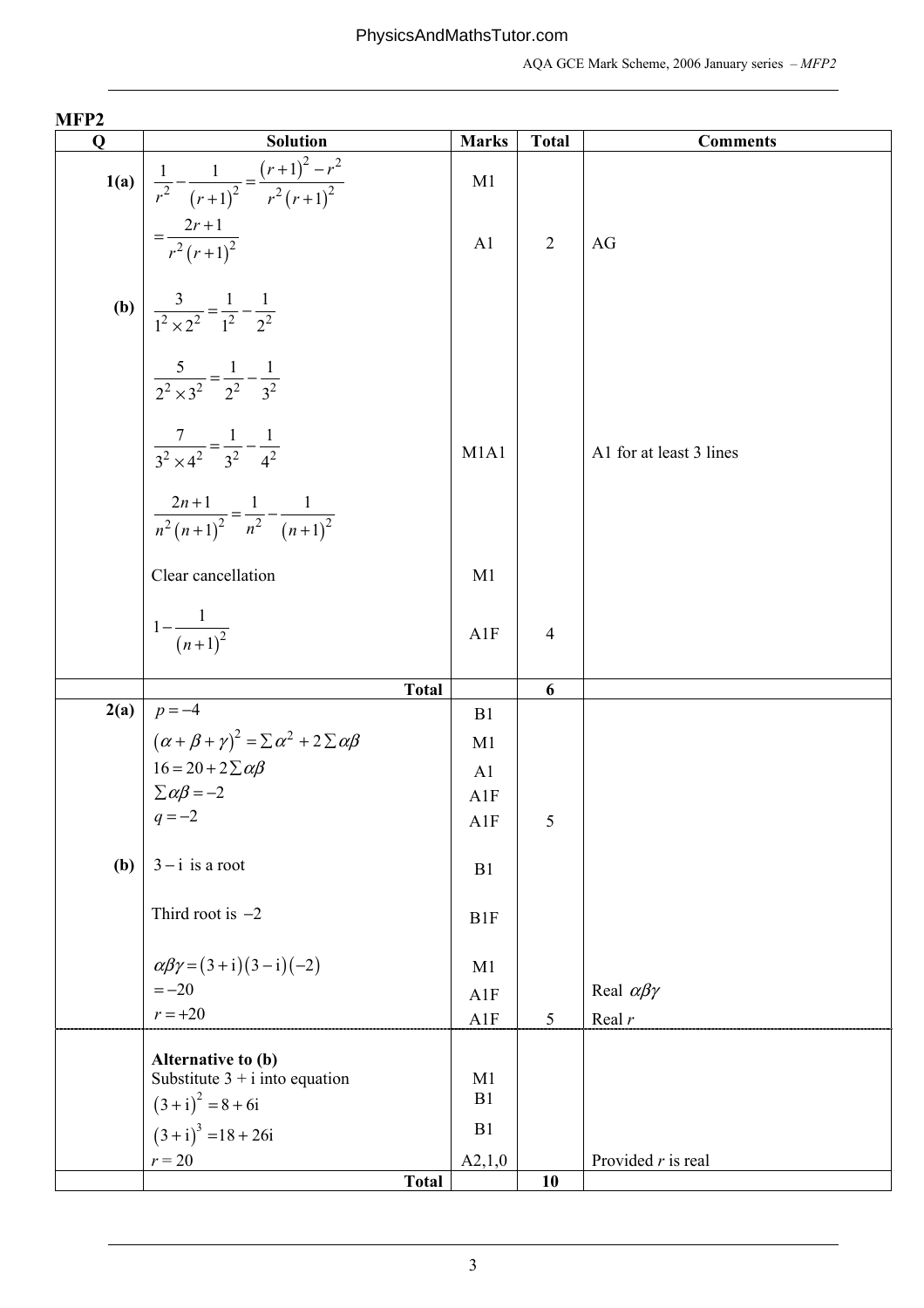#### PhysicsAndMathsTutor.com

| MFP2 (cont) |                                                                       |                               |                |                                                                                    |
|-------------|-----------------------------------------------------------------------|-------------------------------|----------------|------------------------------------------------------------------------------------|
| Q           | <b>Solution</b>                                                       | <b>Marks</b>                  | <b>Total</b>   | <b>Comments</b>                                                                    |
| 3(a)        | $\frac{1+i}{1-i} = \frac{(1+i)^2}{1-i^2} = i$                         | M1A1                          | $\overline{2}$ | AG                                                                                 |
|             | <b>(b)</b> $ z_2  = \sqrt{\frac{1}{4} + \frac{3}{4}} = 1 =  z_1 $     | M1A1                          | $\overline{2}$ |                                                                                    |
| (c)         | $r=1$                                                                 | B1                            |                | PI                                                                                 |
|             | $heta = \frac{1}{2}\pi$ , $\frac{1}{3}\pi$                            | B <sub>1</sub> B <sub>1</sub> | $\overline{3}$ | Deduct 1 mark if extra solutions                                                   |
| (d)         |                                                                       |                               |                |                                                                                    |
|             |                                                                       | B2,1F                         | $\overline{2}$ | Positions of the 3 points relative to each<br>other, must be approximately correct |
| (e)         | Arg $(z_1 + z_2) = \frac{5}{12} \pi$                                  | B1                            |                | Clearly shown                                                                      |
|             | $\tan \frac{5}{12} \pi = \frac{1 + \frac{1}{2}\sqrt{3}}{\frac{1}{2}}$ | M1                            |                | Allow if BO earned                                                                 |
|             | $= 2 + \sqrt{3}$                                                      | A <sub>1</sub>                | 3              | AG must earn BO for this                                                           |
|             | <b>Total</b>                                                          |                               | 12             |                                                                                    |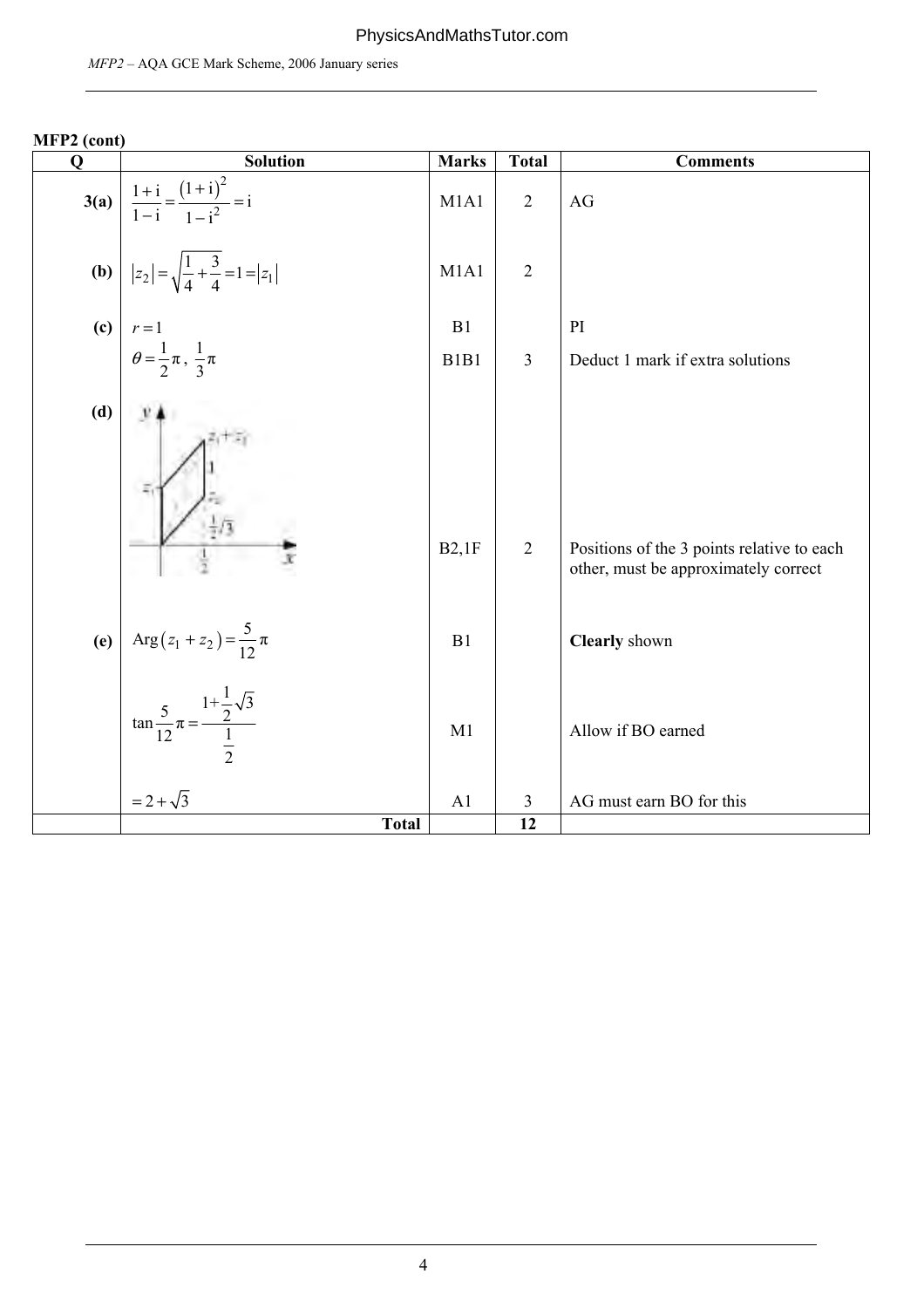| 1111177<br>$\mathbf 0$ | <b>Solution</b>                                                                                                                                                                    | <b>Marks</b>   | <b>Total</b> | <b>Comments</b>                                        |
|------------------------|------------------------------------------------------------------------------------------------------------------------------------------------------------------------------------|----------------|--------------|--------------------------------------------------------|
| 4(a)                   | Assume result true for $n = k$                                                                                                                                                     |                |              |                                                        |
|                        | $\sum_{r=1}^{k} (r+1)2^{r-1} = k2^{k}$                                                                                                                                             |                |              |                                                        |
|                        | $\sum_{r=1}^{k+1} (r+1) 2^{r-1} = k 2^k + (k+2) 2^k$                                                                                                                               | M1A1           |              |                                                        |
|                        | = $2^{k} (k + k + 2)$<br>= $2^{k} (2k + 2)$<br>= $2^{k+1} (k + 1)$                                                                                                                 | m1             |              |                                                        |
|                        |                                                                                                                                                                                    |                |              |                                                        |
|                        |                                                                                                                                                                                    | A <sub>1</sub> |              |                                                        |
|                        | $n=1$ $2 \times 2^0 = 2 = 1 \times 2^1$                                                                                                                                            | B1             |              |                                                        |
|                        |                                                                                                                                                                                    | E1             | 6            | Provided previous 5 marks earned                       |
|                        | <b>(b)</b> $P_k \Rightarrow P_{k+1}$ and $P_1$ is true<br><b>(b)</b> $\sum_{r=1}^{2n} (r+1)2^{r-1} - \sum_{r=1}^{n} (r+1)2^{r-1}$<br>$= 2n 2^{2n} - n2^n$<br>$= n(2^{n+1} - 1)2^n$ | M1             |              | Sensible attempt at the difference between<br>2 series |
|                        |                                                                                                                                                                                    | A <sub>1</sub> |              |                                                        |
|                        |                                                                                                                                                                                    | A1             | 3            | AG                                                     |
|                        | <b>Total</b>                                                                                                                                                                       |                | 9            |                                                        |

**MFP2 (cont)**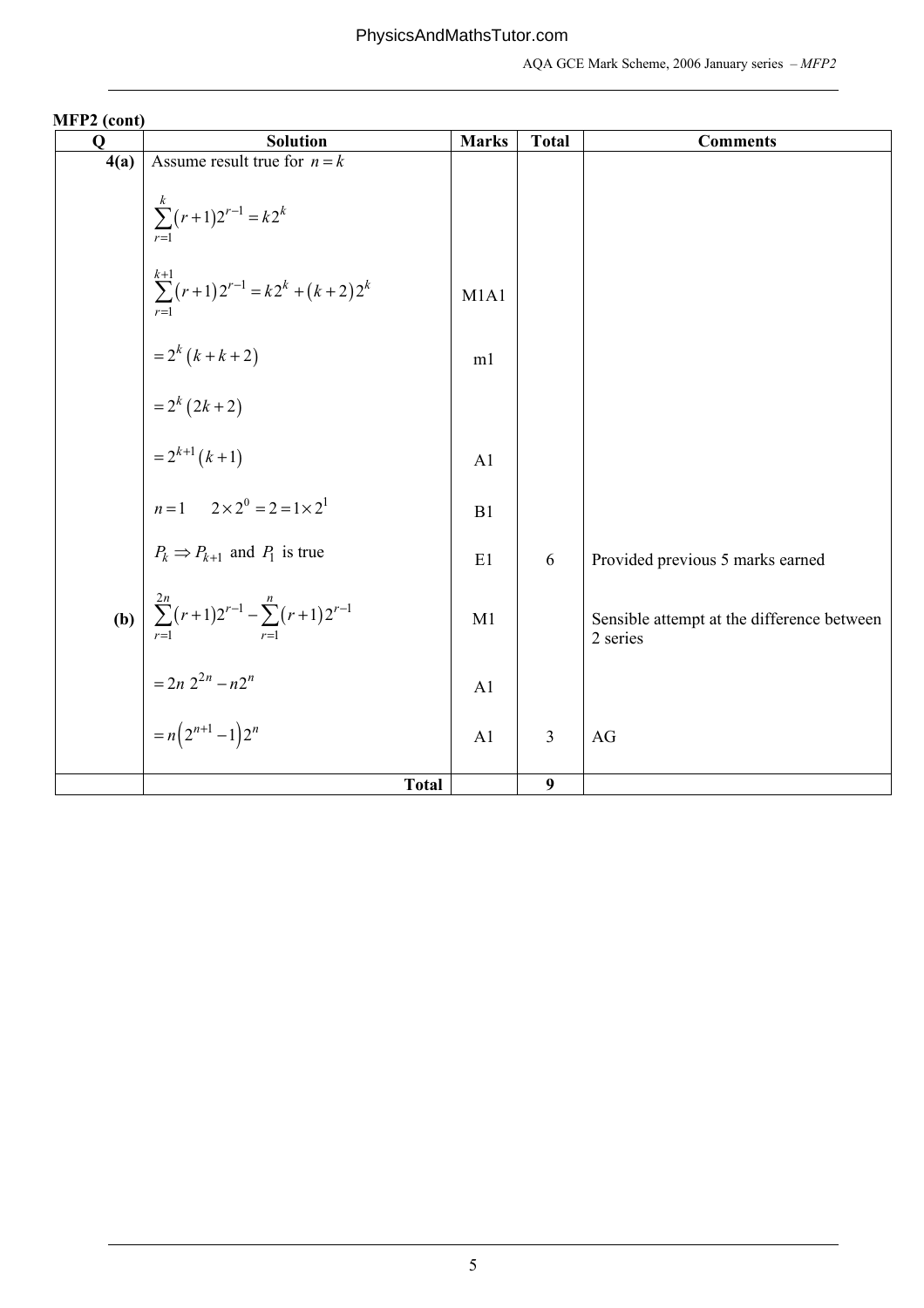#### PhysicsAndMathsTutor.com

| <b>IVIT 1 2</b> (COIIL)<br>$\mathbf 0$ | <b>Solution</b>                             | <b>Marks</b>   | <b>Total</b>     | <b>Comments</b>                                |
|----------------------------------------|---------------------------------------------|----------------|------------------|------------------------------------------------|
| 5(a)                                   | o                                           | B1<br>B1<br>B1 | $\mathfrak{Z}$   | Circle<br>Correct centre<br>Touching both axes |
| (b)                                    | $ z $ max = OK                              | M1             |                  | Accept $\sqrt{4^2 + 4^2} + 4$ as a method      |
|                                        | $=\sqrt{4^2+4^2}+4$                         | A1F            |                  | Follow through circle in incorrect position    |
|                                        | $=4(\sqrt{2}+1)$                            | A1F            | $\overline{3}$   | AG                                             |
| (c)                                    | Correct position of $z$ , ie $L$            | M1             |                  |                                                |
|                                        | $a = -\left(4 - 4\cos\frac{1}{6}\pi\right)$ |                |                  |                                                |
|                                        | $= -(4-2\sqrt{3})$                          | A1F            |                  | Follow through circle in incorrect position    |
|                                        | $b = 4 + 4\sin{\frac{1}{6}}\pi = 6$         | A1F            | $\mathfrak{Z}$   |                                                |
|                                        | <b>Total</b>                                |                | $\boldsymbol{9}$ |                                                |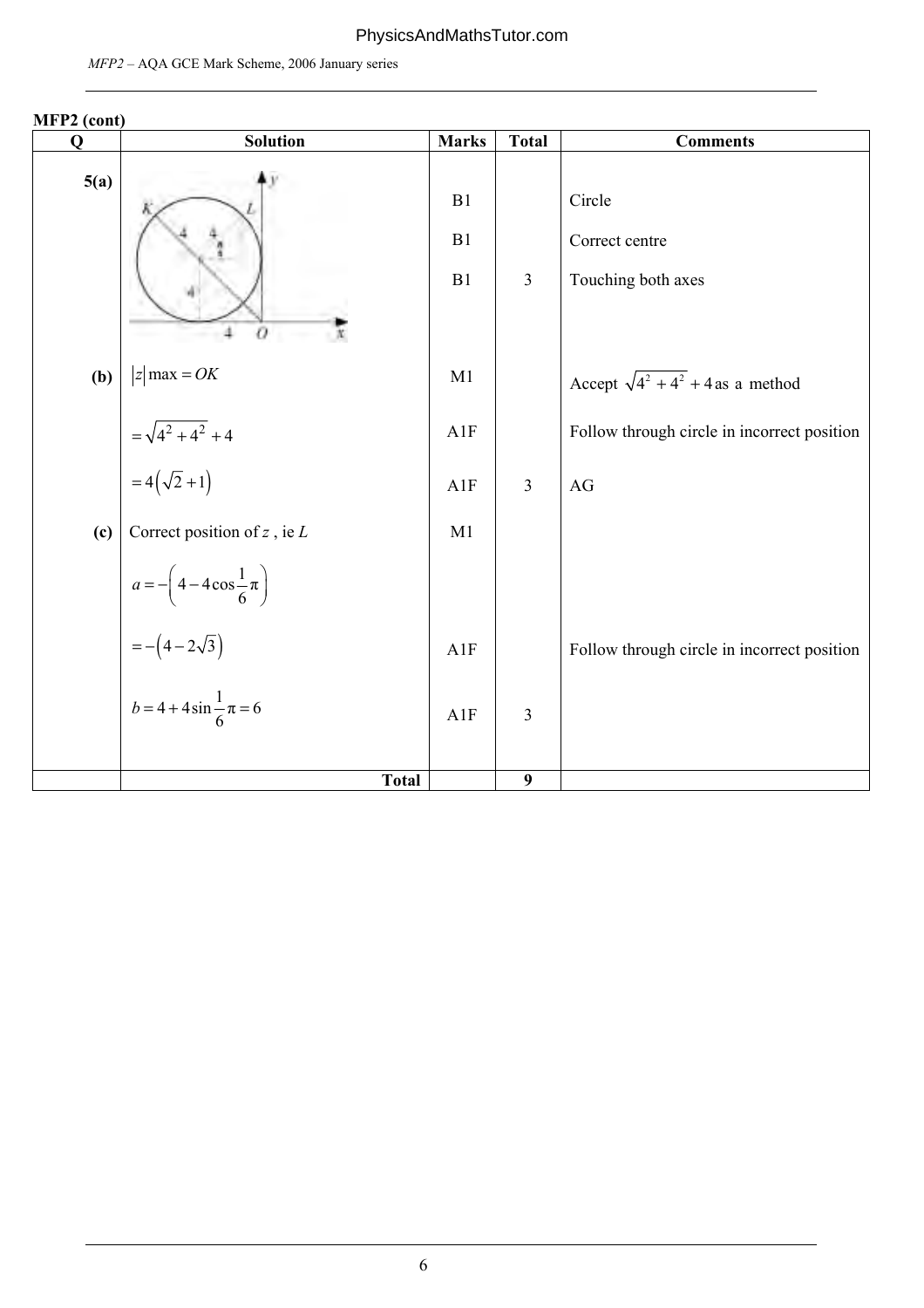| $11112$ (cone)<br>Q | <b>Solution</b>                                         | <b>Marks</b>   | <b>Total</b>   | <b>Comments</b>                                                                                           |
|---------------------|---------------------------------------------------------|----------------|----------------|-----------------------------------------------------------------------------------------------------------|
| 6(a)(i)             | $z + \frac{1}{z} = \cos \theta + i \sin \theta +$       |                |                | Or $z + \frac{1}{z} = e^{i\theta} + e^{-i\theta}$                                                         |
|                     | $\cos(-\theta) + i \sin(-\theta)$                       | M1             |                |                                                                                                           |
|                     | $=2\cos\theta$                                          | A1             | $\overline{2}$ | AG                                                                                                        |
| (ii)                | $z^2 + \frac{1}{z^2} = \cos 2\theta + i \sin 2\theta$   |                |                |                                                                                                           |
|                     | $+\cos(-2\theta) + i\sin(-2\theta)$                     | M1             |                |                                                                                                           |
|                     | $=2\cos 2\theta$                                        | A1             | $\overline{2}$ | <b>OE</b>                                                                                                 |
|                     | (iii) $z^2 - z + 2 - \frac{1}{z} + \frac{1}{z^2}$       |                |                |                                                                                                           |
|                     | $=2\cos 2\theta - 2\cos \theta + 2$                     | M1             |                |                                                                                                           |
|                     | Use of $\cos 2\theta = 2\cos^2 \theta - 1$              | m1             |                |                                                                                                           |
|                     | $=4\cos^2\theta-2\cos\theta$                            | A1             | 3              | AG                                                                                                        |
| (b)                 | $z + \frac{1}{z} = 0$ $z = \pm i$                       | M1A1           |                |                                                                                                           |
|                     | $z + \frac{1}{z} = 1$ $z^2 - z + 1 = 0$                 | M1A1           |                | Alternative:<br>$\cos \theta = 0$ $\theta = \pm \frac{1}{2} \pi$<br>M <sub>1</sub>                        |
|                     |                                                         |                |                | A <sub>1</sub>                                                                                            |
|                     | $z=\frac{1\pm i\sqrt{3}}{2}$                            | A1F            |                | $\begin{cases}\nz = \pm i \\ \cos \theta = \frac{1}{2}\n\end{cases}$ $\theta = \pm \frac{1}{3} \pi$<br>M1 |
|                     | Accept solution to (b) if done otherwise                |                |                | $z = e^{\pm \frac{1}{3}\pi i} = \frac{1}{2} (1 \pm i \sqrt{3})$<br>A1 A1                                  |
|                     | <b>Alternative</b>                                      |                |                |                                                                                                           |
|                     | If $\theta = +\frac{1}{2}\pi$ $\theta = \frac{1}{3}\pi$ | M <sub>1</sub> |                |                                                                                                           |
|                     | $z = i$ $z = \frac{1 + \sqrt{3}i}{2}$                   | A1             |                |                                                                                                           |
|                     | Or any correct z values of $\theta$                     | M1             |                |                                                                                                           |
|                     | Any 2 correct answers                                   | A1             |                |                                                                                                           |
|                     | One correct answer only<br><b>Total</b>                 | B <sub>1</sub> | 12             |                                                                                                           |